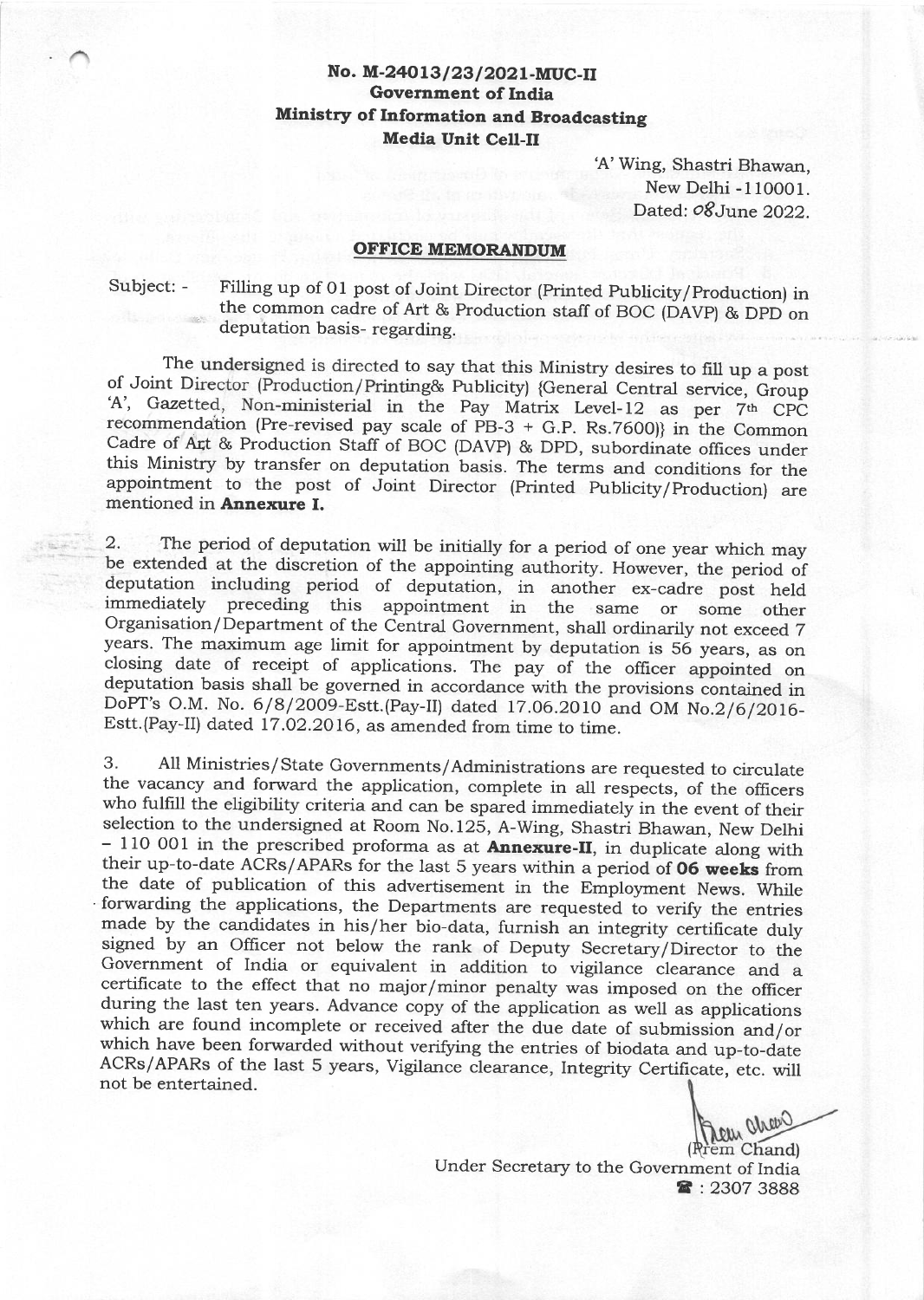### Copy to:

- $V$ . All Ministries/Departments of Government of India
- \_2:" Chief Secretaries/Administrators of all States
- 3. All the Media Heads of the Ministry of Information and Broadcasting with the request that the vacancy may be circulated among all the officers.
- 4. Secretary, Union Public Service Commission, Dholpur House, New Delhi.110069
- ,F. Principal Director General, BOC with the request to ensure publication of the matter in the Employment News immediately.
- 6. NIC, M/o I&B, Shastri Bhawan with a request to upload the same on the website of the Ministry of lnformation and Broadcasting.

if its nature that we consider a stability of the stability of the stability

sale on a second that "that has been worked there are only with the beatlest

7. Guard file.

o

Under Secretary to the Government of India (Prem Chand)  $23073888$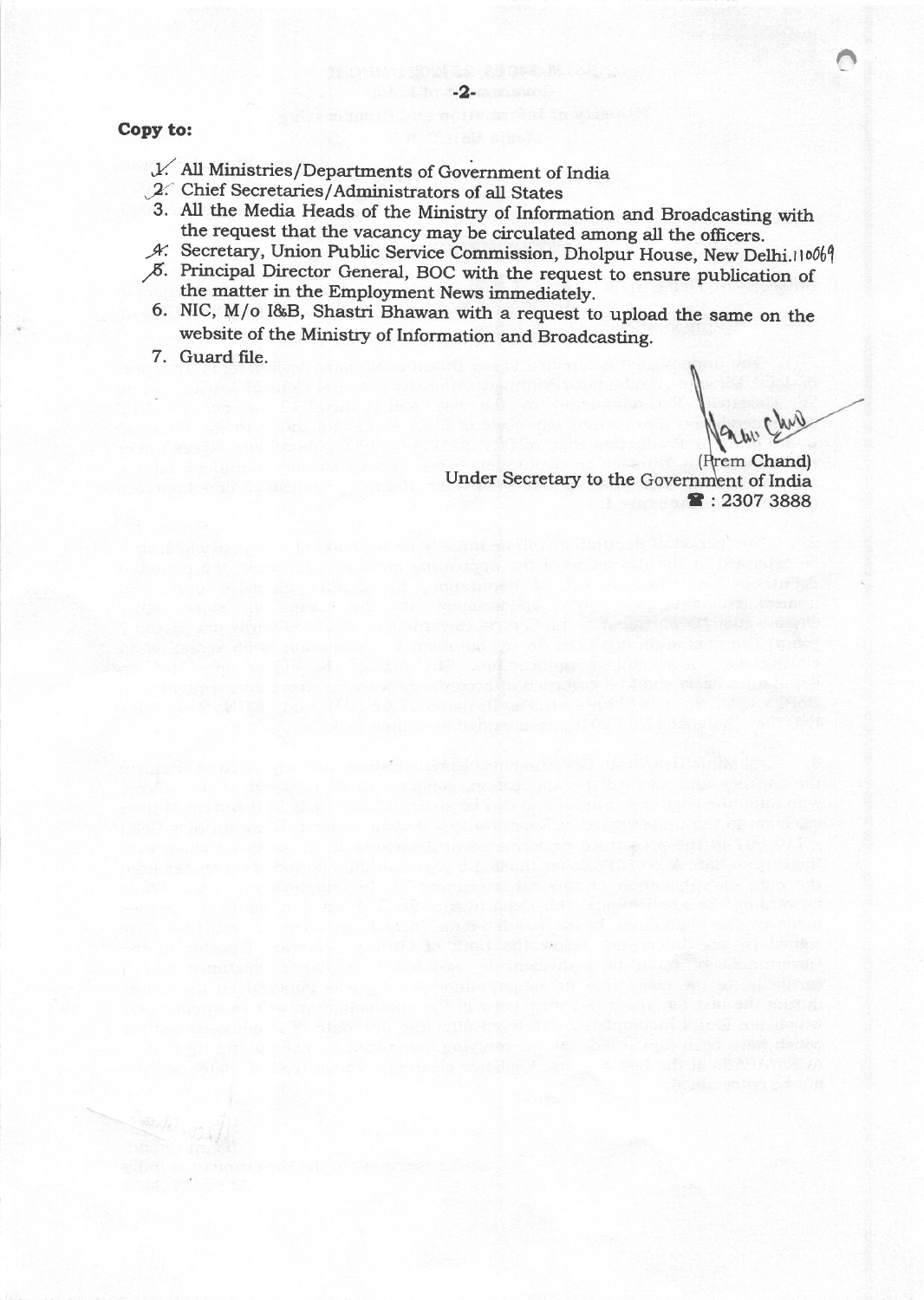- L. Name of post
- 2. Number of post
- 3. Classification
- 4. Scale of Pay
- 5. Method of Recruitment
- 6. Period of Deputation
- 7. Eligibility condition

Joint Director (Printed Publicity / Production) **Annexure-I** One

General Central Service, Group 'A' Gazetted, Non-Ministerial. Pay Matrix Level -12 (Rs. 78800-209200)

(Pre-revised pay scale of pB-3 + G.p. Rs.7GOO)

By Transfer on Deputation

Initially of one year, maximum three years

Officers under the Central/ State Governments

- (a) (i) Holding analogous posts on regular basis; or<br>(ii) With 5 years' regular service in posts in Level-11<br>(Rs.67700-208700 in the Pay Matrix) or equivalent; and<br>(b) Possessing the educational qualifications and experien
- mentioned below.

### Essential:

 $\cdot$ 

 $\ddot{\phantom{a}}$ 

(i) Diploma in Printing Technology or equivalent from a recognised Institution/University.

(ii) 10 years practical experience in printing including 2 years administrative experience.

Note1. Qualifications are relaxable at the discretion of the Union Public Service Commission in case of candidates otherwise well qualified.<br>Note 2. The qualifications' regarding experience is/are

relaxable at the discretion of the Union Public Service Commission in the case of candidates belonging to Scheduled Castes or Scheduled Tribes. If at any stage of selection the Union Public Service Commission is of the opinion that sufficient numbers of candidates from these communities possessing the requisite experience are not likely to be available to fill up the vacancies reserved from them.

Desirable:

(i) Degree of a recognized University.<br>(ii) Knowledge of Hindi.

Note: The departmental officers in the feeder category who are in the direct line of promotion shall not be eligible for consideration for appointment on deputation.

Similarly, deputationist shall not be eligible for consideration<br>for appointment by promotion. (Period of deputation<br>including period of deputation in another ex-cadre post held immediately preceding this appointment in the same or some other Organisation/Department of the Central Government shall ordinarily not exceed 7 years. The maximum age limit for appointment by transfer on deputation shall be not exceeding <sup>55</sup>years as on the closing date of receipt of applications.) The pay of officers selected will be regulated in accordance with the provisions contained in DoPT's O.M. No. 6/8/2009-

Estt.(Pay II) dated  $17<sup>th</sup>$  June, 2010.<br>The incumbent of the post shall be the Divisional Head of Printed Publicity Wing of BOC(DAVP) or Production Wing of DPD.

8. Pay Structure

9. Job requirement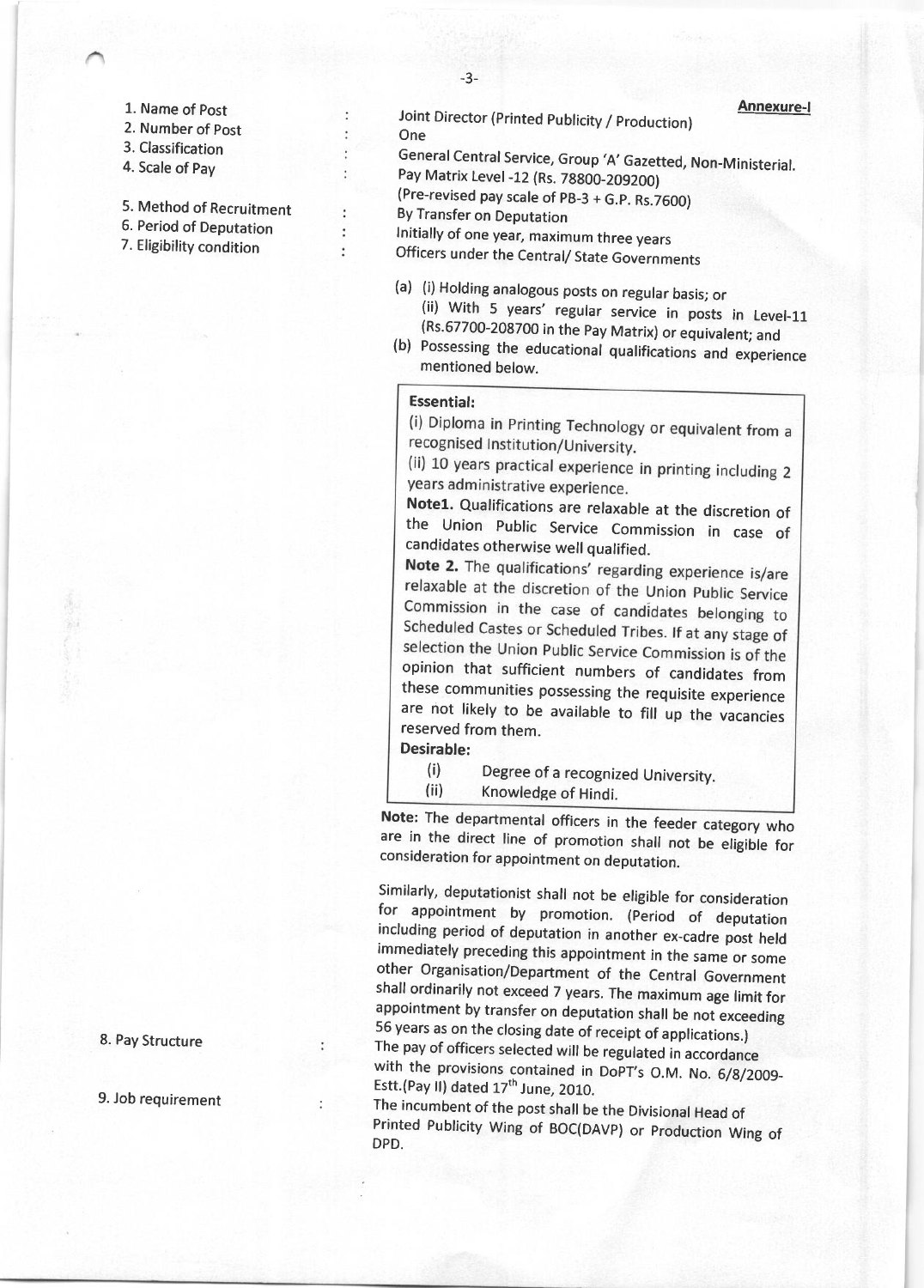# BIO.DATA/ CURRICULUM VITAEPROFORMA

| 1. Name and Address                                        |                                                                                                   |  |
|------------------------------------------------------------|---------------------------------------------------------------------------------------------------|--|
| (in Block Letters)                                         |                                                                                                   |  |
| 2. Date of Birth (in Christian era)                        |                                                                                                   |  |
| 3.i) Date of entry into service                            |                                                                                                   |  |
| ii)Date of retirement under                                |                                                                                                   |  |
| Central/State Government Rules                             |                                                                                                   |  |
| 4. Educational Qualifications                              |                                                                                                   |  |
| 5. Whether Educational and                                 |                                                                                                   |  |
| other qualifications required for                          |                                                                                                   |  |
| the post are satisfied. (If any                            |                                                                                                   |  |
| qualification has been treated                             |                                                                                                   |  |
| equivalent to the<br>as<br>one                             |                                                                                                   |  |
| prescribed in the Rules, state                             |                                                                                                   |  |
| the authority for the same)                                |                                                                                                   |  |
| Qualifications/ Experiencerequired                         | as Qualifications/experience possessed by                                                         |  |
| mentioned<br>in the advertisement/ the officer             |                                                                                                   |  |
| vacancy circular                                           |                                                                                                   |  |
| <b>Essential</b>                                           | <b>Essential</b>                                                                                  |  |
| A)Qualification                                            | A) Qualification                                                                                  |  |
| B) Experience                                              | B) Experience                                                                                     |  |
| <b>Desirable</b>                                           | <b>Desirable</b>                                                                                  |  |
| A)Qualification                                            | A) Qualification                                                                                  |  |
| <b>B)Experience</b>                                        | B) Experience                                                                                     |  |
|                                                            | 5.1 Note: This column needs to be amplified to indicate Essential and Desirable                   |  |
| Qualifications<br>as mentioned in                          | the<br><b>RRs</b><br>by                                                                           |  |
|                                                            | the<br>Administrative<br>Ministry/Department/Office at the time of issue of Circular and issue of |  |
| Advertisement in the Employment News.                      |                                                                                                   |  |
|                                                            | 5.2 In the case of Degree and Post Graduate Qualifications Elective/main subjects                 |  |
| and subsidiary subjects may be indicated by the candidate. |                                                                                                   |  |
| 6. Please state clearly whether in the light of            |                                                                                                   |  |
| entries made by you above, you meet the                    |                                                                                                   |  |
| requisite Essential Qualifications and work                |                                                                                                   |  |
| experience of the post.                                    |                                                                                                   |  |
|                                                            |                                                                                                   |  |
|                                                            |                                                                                                   |  |
|                                                            |                                                                                                   |  |
|                                                            | 6.1Note:Borrowing Departments are to provide their specific comment/                              |  |
|                                                            | views confirming the relevant Essential Qualification/ Work experience                            |  |
|                                                            | possessed by the Candidate (as indicated in the Bio-data) with reference to                       |  |
| the post applied.                                          |                                                                                                   |  |

 $\mathcal{C}$ ontd... $5$ /-

Annexure-ll